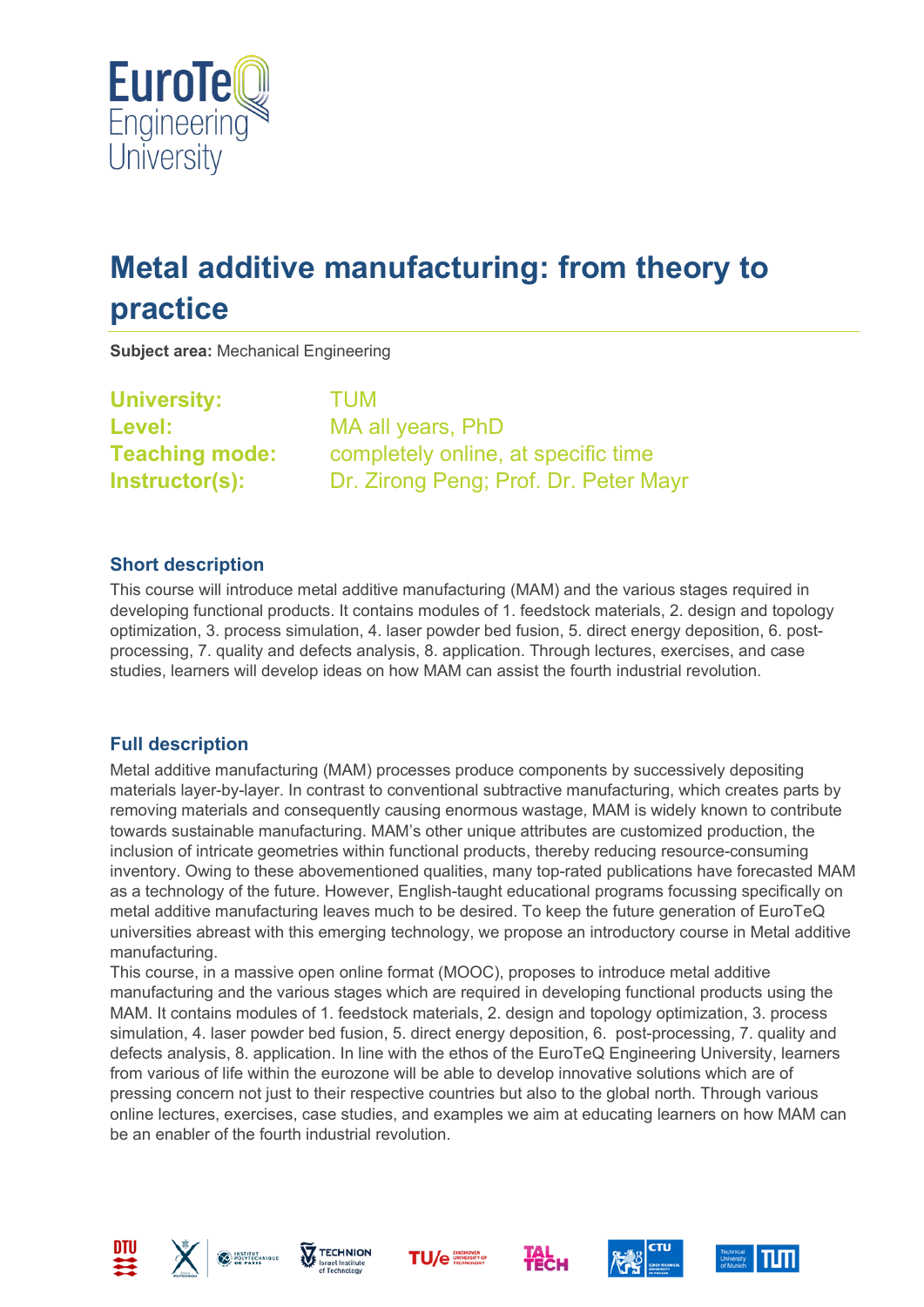

### **Learning outcomes**

At the end of the course, the learner will be able to:

1. Understand the basis of the most prominent metal additive manufacturing, process workflows, design principles, materials selection and post-processing.

2. Gain essential insights into the importance of materials engineering and characterisation in the field of metal AM.

3. Apply the principles of topology optimisation and design for additive manufacturing guidelines for the creation of AM enabled value-added products and services.

4. Assess the suitability for using additive manufacturing as a substitute or a complementary technology vis-a-vis conventional manufacturing.

5. Appreciate the sustainability potential of metal additive manufacturing and create ecologically sensitive manufacturing and business models.

#### **General information**

| <b>Contact hours per week:</b> | 4                                                                           |  |
|--------------------------------|-----------------------------------------------------------------------------|--|
| <b>Total workload:</b>         | 90 (in student hours for the whole course)                                  |  |
| <b>ECTS credits:</b>           | 3                                                                           |  |
| Language:                      | English                                                                     |  |
|                                |                                                                             |  |
| <b>Course start date:</b>      | 01 September 2022                                                           |  |
| Course end date:               | 31 December 2022                                                            |  |
| Add. info about start date:    |                                                                             |  |
| Weekly teaching day/time:      |                                                                             |  |
| Time zone:                     | CET (Denmark, Germany, France, Netherlands, Switzerland, Czech<br>Republic) |  |
| <b>Further information:</b>    |                                                                             |  |
| <b>Prerequisites:</b>          | basic knowledge of manufacturing                                            |  |
| <b>Activities and methods:</b> | Lectures, Group work, Practices, Exercises, Tutorial sessions               |  |
| Presence on campus:            |                                                                             |  |

#### **Final examination**

| Form:            | written |
|------------------|---------|
| Date:            |         |
| Location/format: | online  |